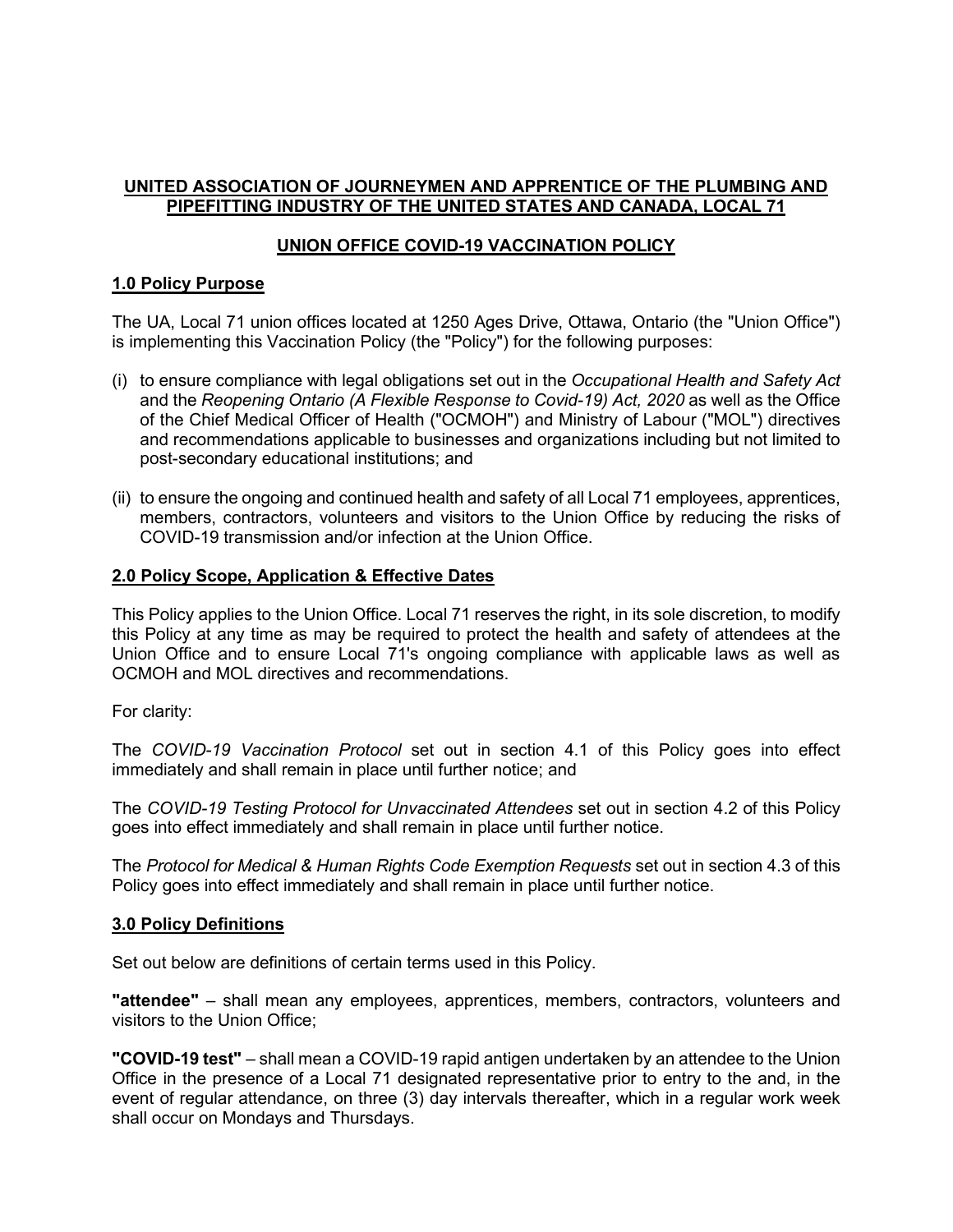**"existing COVID-19 health and safety protocols"** - shall mean and include any masking, social distancing, enhanced hygiene, pre-entry temperature checks, pre-entry screening questionnaires and or other protocols Local 71 may have in place at the Union Office from time to time;

**"full vaccination"** or **"fully vaccinated"** – shall mean an attendee who has received a full series of a Health Canada approved COVID-19 vaccine (or a Health Canada approved vaccine combination) no less than fourteen (14) calendar days prior to entry to the Union Office and who also maintains their full vaccination status by receiving any Health Canada approved and public health authority directed vaccination booster shots as may be identified from time to time;

**"Health Canada approved COVID-19 vaccination"** – shall mean *Comirnaty* (Pfizer-BioNTech (Comirnaty, tozinameran, BNT162b2)); *SpikeVax* (Moderna (mRNA-1273)); *Vaxzevria* (AstraZeneca/COVISHIELD (ChAdOx1-S, Vaxzevria, AZD1222)); Janssen/Johnson & Johnson (Ad26.COV2.S) and any other vaccine that may be approved by Health Canada in the future;

**"partial vaccination"** or "**partially vaccinated"** - shall mean any attendee at the Union Office who has received one dose of a two (2) dose Health Canada approved COVID-19 vaccine series (or a Health Canada approved vaccine combination);

**"proof of a negative COVID-19 test result"** – shall mean the in-person verification of a COVID-19 negative rapid antigen test result by a designated Local 71 representative and/or an electronic copy (PDF document and/or picture) and/or paper copy confirming a negative COVID-19 test result that has been issued by a testing facility acceptable to Local 71 in its sole discretion no more than three (3) days prior to the attendees entry to the Union Office and on three (3) day intervals thereafter, which in a regular work week shall mean proof of a negative COVID-19 test result on Mondays and Thursdays;

**"proof of vaccination"** – shall mean an electronic copy (PDF, picture, QR Code) or paper copy issued by the Ontario Ministry of Health (or other legitimate COVID-19 vaccination provider) which confirms an attendee's name, date of vaccinations, type of vaccinations received and/or any other alternative vaccination status verification document and/or process that may be introduced by the Provincial Government in the future;

# **4.0 Policy Requirements**

# *4.1 COVID-19 Vaccination Protocol*

Fully vaccinated attendees at the Union Office who voluntarily present proof of vaccination to designated Local 71 representatives upon entry to the Union Office shall not be required to undergo COVID-19 rapid antigen testing prior to entry at this time. Local 71 does, however, reserve the right to implement a COVID-19 testing requirement for fully vaccinated attendees should Local 71 determine it is necessary to meet the purposes identified in section 2 of this Policy. Fully vaccinated attendees must also comply with all existing COVID-19 health and safety protocols in place at the Union Office from time to time.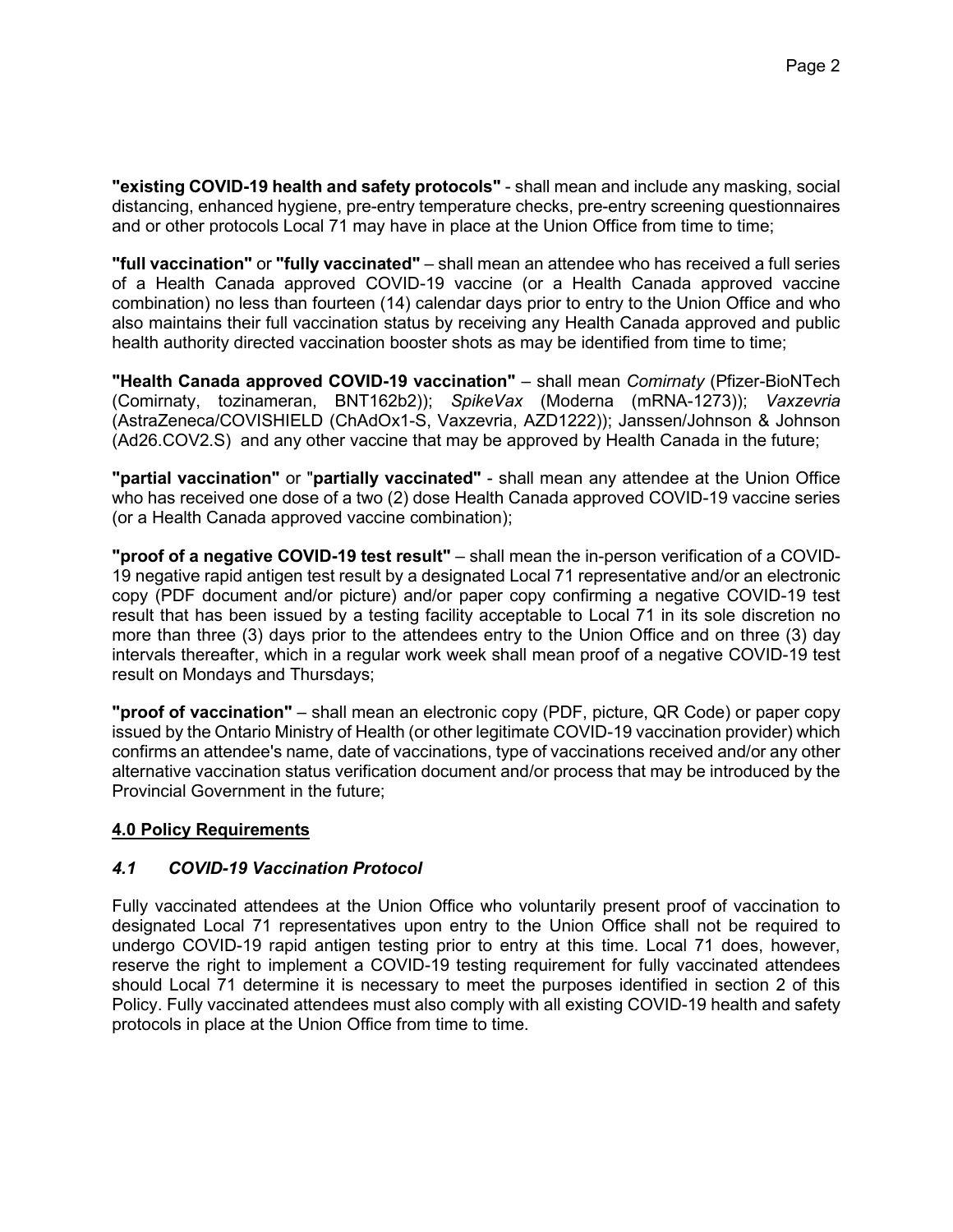# *4.2 COVID-19 Testing Protocol for Unvaccinated Attendees*

Any attendee at the Union Office who is not fully vaccinated and/or who refuses to provide a Local 71 designated representation with their proof of vaccination upon entry must comply with all existing COVID-19 health and safety protocols in place at the Union Office from time to time and undergo a COVID-19 rapid antigen testing prior to entry to the Union Office in the presence of a Local 71 designated representative and produce a negative test result. Attendees that test positive following a COVID-19 rapid antigen test result must produce a negative COVID-19 PCR test result (issued by a reputable testing facility acceptable to Local 71 in its sole discretion) to a Local 71 designated representative no more than three (3) days prior to any subsequent entry to the Union Office.

At this time, the cost of rapid antigen testing will be covered by Local 71. Local 71 does, however, reserve the right to require unvaccinated attendees seeking entry to the Union Office to pay for the cost of the COVID-19 rapid antigen vaccination test prior to undergoing the test.

# *4.3 Protocol for Medical & Human Rights Code Exemption Requests*

Attendees seeking a medical exemption and/or *Human Rights Code* exemption from the COVID-19 rapid antigen testing requirement for entry to the Union Office must contact Local 71 prior to their desired entry to the Union Office and make arrangements to provide Local 71 with information/documentation substantiating their exemption request. Exemption requests must be sent to Local 71 by email [office@ualocal71.com](mailto:office@ualocal71.com) no less than forty-eight (48) hours prior to the desired/intended entry to the Union Office.

Local 71 will consider all medical and/or *Human Rights Code* exemption requests on a case-bycase basis. An attendee seeking an exemption from the COVID-19 rapid antigen testing requirements will not be permitted entry to the Union Office until Local 71 receives the necessary information/documentation to consider the request and issues a decision.

### For clarity:

An attendee seeking a medical exemption must provide Local 71 with documentation from the attendee's regular treating physician or registered nurse that confirms the existence a medical exemption and the effective time-period of that exemption.

An attendee seeking a *Human Rights Code* exemption must provide Local 71 with documentation that substantiates the exemption being sought by the attendee and the basis for the attendee's entitlement to that exemption.

### **5.0 Disclosure and Retention of Information**

All proof of vaccination status, COVID-19 test result and/or exemption documentation disclosed by attendees seeking entry to the Union Office in accordance with this Policy may be collected and stored by Local 71 in accordance with applicable privacy legislation, including but not limited to the *Personal Information Protection and Electronic Documents Act* ("PIPEDA") and the *Personal Health Information Protection Act, 2004* ("PHIPA").